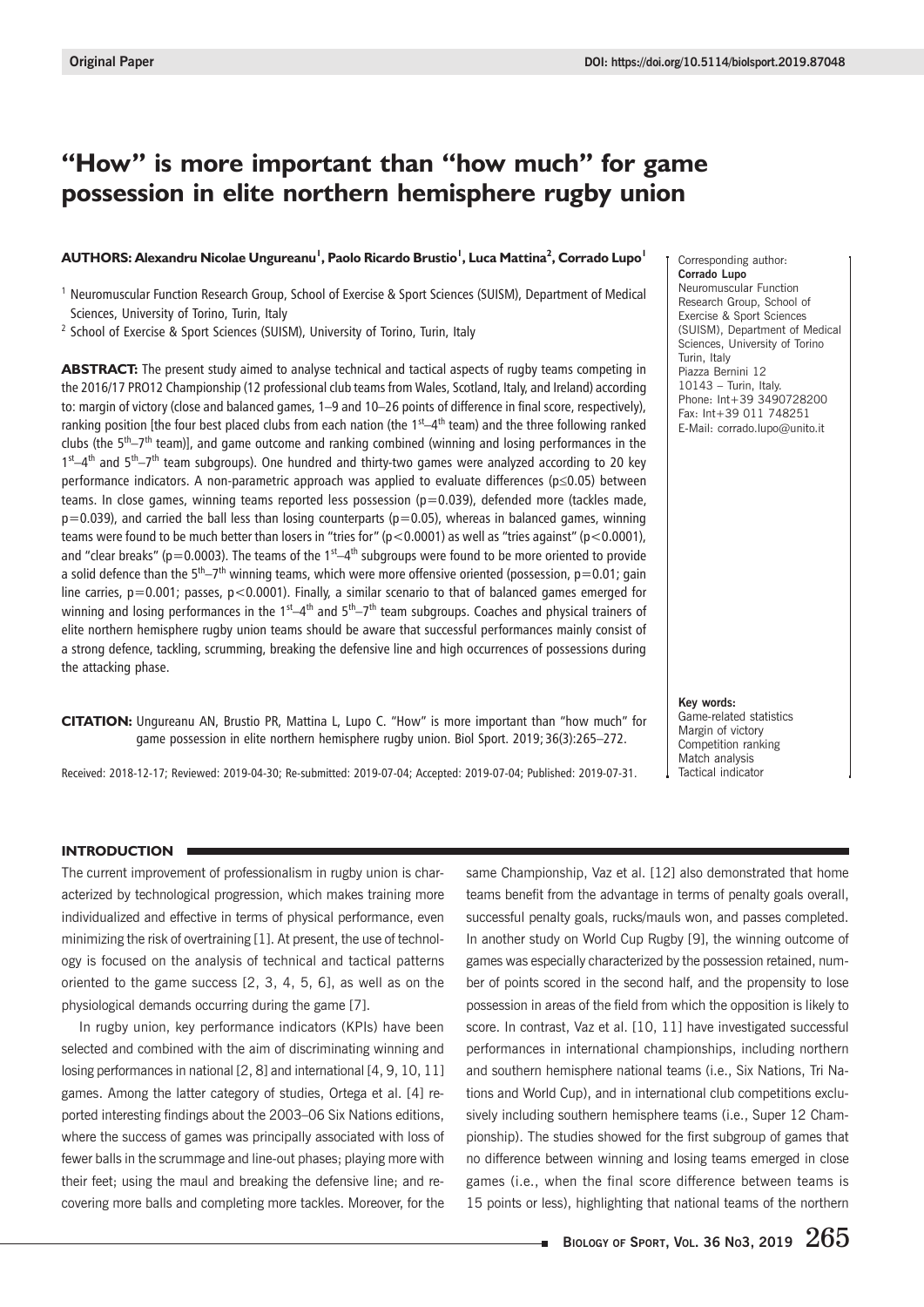and southern hemisphere used to play with no particular playing tendency. Conversely, a different scenario is associated with club competitions, which tends to link a kicking based game plan to success, even in close games [11].

Therefore, it is difficult to recognize a common playing style in rugby, confirming the fact that team games have to be analysed in relation to specific conditions [13]. In line with this perspective, Jones et al. [2, 8] provided two studies on the analysis of technical and tactical aspects exclusively related to a professional European rugby union team.

In one of these studies [8], specific long-term performance standards were highlighted in order to provide useful information when a single game is compared to others (i.e., the average level of the previous performances). In another study [2], technical and tactical analyses of teams were considered according to a balanced number of home and away games, reporting effects only for two team performance indicators (i.e., lineouts won on opposition's throw and tries scored) among the twenty-two considered in the study. Therefore, these findings confirm the hypothesis for which a model to predict future performances in rugby union should be structured only considering a specific competitive level.

Although Vaz et al. [11] reported data about a club international championship exclusively related to the southern hemisphere (i.e., S12), no investigation was provided for the same competition level in the northern hemisphere. Top 14 (France), Premiership Rugby (England), and PRO12 (Wales, Scotland, Italy and Ireland) represent the three main championships. However, only the PRO12, named PRO14 after the involvement of two South African teams in the 2017–18 edition, championship is characterized by the involvement of professional teams from four European countries. Based on the final ranking (i.e., the four best placed clubs from each nation plus the three highest ranked clubs not qualified thereafter), the best seven teams of this championship can access the European Rugby Champions Cup (ERCC) with thirteen other teams from French and English leagues.

It seems reasonable to hypothesize that the technical and tactical aspects are influenced by the final outcome, but the margin of victory can provide deeper information on the game. At present, elite men's club rugby competing in the northern hemisphere has not been investigated according to this rationale, and the above-mentioned game variables can only be inferred from the analyses of previous studies [11].

Therefore, considering the lack of research on technical and tactical aspects on international club competition related to the northern hemisphere, the aim of the present study was to analyse team performance in the PRO12 Championship verifying: i) the difference between winning and losing teams in close games (1–9 points in the final score) and in balanced games (10–26 points between teams in the final score); ii) the difference between the four best placed clubs from each nation ( $1<sup>st</sup>-4<sup>th</sup>$  team) and those of the three highest ranked clubs not qualified thereafter (the  $5<sup>th</sup>-7<sup>th</sup>$  team); and iii) the combination of game outcome and ranking position (i.e., comparison between winning and losing performances in the  $1<sup>st</sup>-4<sup>th</sup>$  team subgroup and in the  $5<sup>th</sup> - 7<sup>th</sup>$  teams).

#### **MATERIALS AND METHODS**

#### *Design*

This study comprised all 132 games (22 rounds per 6 games each) played during the 2016/17 PRO12 regular season by 12 professional teams from four countries (Wales, Scotland, Italy, Ireland). In particular, archival data were obtained from the Ultimate Rugby web domain (https://www.ultimaterugby.com/#). According to the literature [14], all data reported in this Web domain were collected by professional analysts, who applied a reliability test (kappa coefficients) on 12 games of the above-mentioned sample of games. The results of this test showed coefficients of agreement of 1.0 for passes and tackles made for both teams in each game. The local institutional review board approved this study.

#### *Procedure*

Each of the 132 considered games types was divided according to the final score difference as previously suggested [15, 16]. Specifically, according to Sampaio et al. [17] and Vaz et al. [11] the final score difference in each game was clustered by the k-means clustering method. This method produced 3 different category clusters of the greatest possible distinction according to game final score differences [17]: 1–9 points of difference in the final score (close game); 10–26 points of difference in the final score (balanced game); more than 26 points of difference in the final score (unbalanced games). Thus, to provide a first reference on technical and tactical aspects classified according to specific margins of victory for PRO12 teams only the close games and the balanced game clusters were selected for the final analysis. In particular, the exclusion of draw games is due to the impossibility of establishing winning and losing teams, whereas unbalanced games were not considered because no surprising results were expected for this type of competitive condition.

Moreover, since the final ranking in the regular PRO12 Championship season leads to the qualification for the ERCC in accordance with two conditions (i.e., the first best ranked 4 teams from each country then the 3 highest ranked clubs not qualified thereafter), technical and tactical differences between teams were also expected in relation to the final ranking. Therefore, a comparison between winning teams' technical and tactical performances related to the  $1<sup>st</sup>–4<sup>th</sup>$  and the  $5<sup>th</sup>–7<sup>th</sup>$  teams were also compared, as well as between winning and losing performances (regardless of margin of victory) in the  $1<sup>st</sup>-4<sup>th</sup>$  and the  $5<sup>th</sup>-7<sup>th</sup>$  team subgroups.

According to previous studies [10, 11, 12], the KPIs presented in Table 1 were considered for the analysis. A further three KPIs (i.e., points scored over clean break, defenders beaten over try and offloads over defenders beaten), which were expressed as ratios (following a combination of two KPIs), were added to the analysis to provide additional and more accurate information of the performance.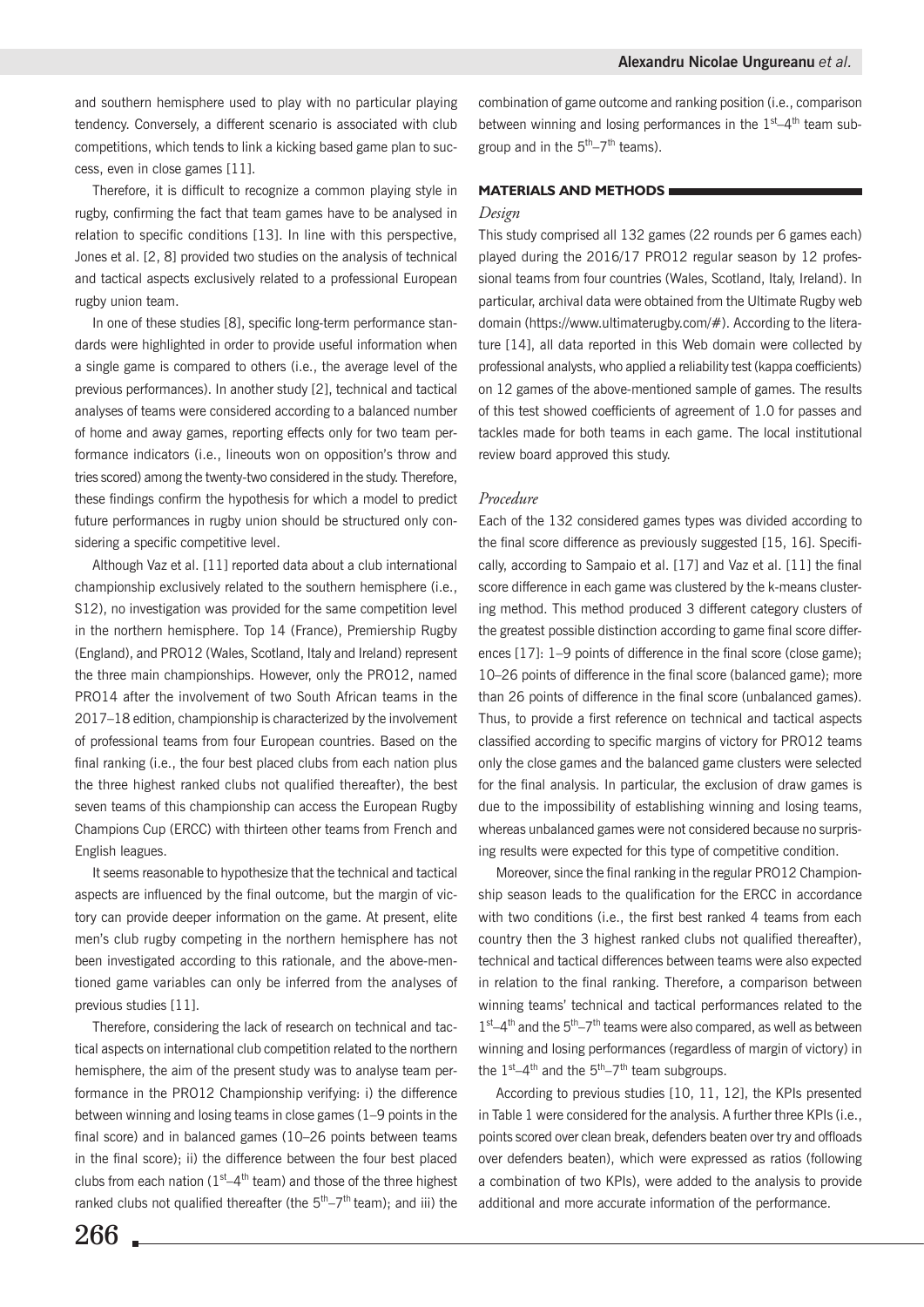|  |  |  |  | TABLE 1. Description of all key performance indicators (KPIs) used for analyzing rugby games |  |  |  |  |  |
|--|--|--|--|----------------------------------------------------------------------------------------------|--|--|--|--|--|
|--|--|--|--|----------------------------------------------------------------------------------------------|--|--|--|--|--|

| #            | <b>KPI</b>                         | <b>Description</b>                                                                                                                                                                                                                                                                           |
|--------------|------------------------------------|----------------------------------------------------------------------------------------------------------------------------------------------------------------------------------------------------------------------------------------------------------------------------------------------|
| $\mathbf{1}$ | Possession (%)                     | Percentage ratio expressed by playing time handling the ball over total time                                                                                                                                                                                                                 |
| 2            | Territory (%)                      | Percentage ratio expressed by playing time in the opponent half of the pitch over total<br>time                                                                                                                                                                                              |
| 3            | Tries for (n)                      | Occurrence of tries scored during a game (penalty tries included)                                                                                                                                                                                                                            |
| 4            | Tries against (n)                  | Occurrence of tries received (by the opponent team) during a game (penalty tries included)                                                                                                                                                                                                   |
| 5            | Distance gained on possession (m)  | Amount of metres covered by each player carrying the ball in the direction of the try line                                                                                                                                                                                                   |
| 6            | Defenders beaten (n)               | Occurrence of evasive ball carried by acting a side step or even pushing away the tackler<br>resulting in missed tackle for the defence                                                                                                                                                      |
| 7            | Clean breaks (n)                   | Occurrence of offensive carries leading to a break in the first defensive line and to engage<br>a defender from the second defensive line                                                                                                                                                    |
| 8            | Gain line carries (n)              | Occurrence of ball carries leading to gain the advantage line                                                                                                                                                                                                                                |
| 9            | Passes (n)                         | Occurrence of completed (i.e., performed from a player to another team mate) passes                                                                                                                                                                                                          |
| 10           | Offloads (n)                       | Occurrence of completed passes performed from the ball carriers, after being in contact<br>with the tackler                                                                                                                                                                                  |
| 11           | Turnovers won (n)                  | Occurrence of possessions regained from the opponents                                                                                                                                                                                                                                        |
| 12           | Kicks from hand (n)                | Occurrence of possessions kicked during the ball in play time                                                                                                                                                                                                                                |
| 13           | Tackles made (n)                   | Occurrence of tackles completed                                                                                                                                                                                                                                                              |
| 14           | Tackles missed (%)                 | Percentage ratio expressed by missed tackles (i.e., without stopping of the ball carriers<br>advancing) over total tackles performed                                                                                                                                                         |
| 15           | Ruck success (%)                   | Percentage ratio expressed by possession retained by means of the offenders intervention<br>on the ruck situation over total rucks                                                                                                                                                           |
| 16           | Lineout success (%)                | Percentage ratio expressed by the possession retained by means of the offenders on the<br>lineout situation over total occurrence of lineout                                                                                                                                                 |
| 17           | Scrum success (%)                  | Percentage ratio expressed by the possessions retained by the offenders on the scrum<br>situation over total occurrence of scrum                                                                                                                                                             |
| 18           | Points scored over clean break (n) | Ratio expressed by points scored during a clean break and total occurrence of clean<br>break (which represents the offensive effectiveness because it consists into a clear attacking<br>advantage which potentially leads to score points by performing a try or even gaining<br>a penalty) |
| 19.          | Defenders beaten over try (n)      | Ratio expressed by the defenders beaten (i.e., evasive ball carries by acting a side step<br>or even pushing away the tackler resulting in missed tackle for the defence) and tries<br>for (i.e., tries scored during a game; penalty tries included)                                        |
| 20           | Offloads over defenders beaten (n) | Ratio expressed by the offloads (i.e., completed passes performed by ball carriers, after<br>being in contact with the tackler) and the defenders beaten (i.e., evasive ball carries by<br>acting a side step or even pushing away the tackler determining a missed tackle of<br>defence)    |

## *Data Analysis*

For each KPI, medians (Mdn) and 95% confidence limits were calculated for winning and losing teams. After applying the Shapiro-Wilk normality test for each KPI and assuming that normality was not confirmed ( $p \le 0.05$ ), the non-parametric Mann-Whitney U test was used for all 20 KPIs to evaluate the differences between winning and losing teams in close and balanced games, the  $1^{st} - 4^{th}$  and  $5^{th} - 7^{th}$ winning teams, and all (i.e., regardless of game outcome) the 1<sup>st</sup>-4<sup>th</sup> and the  $5<sup>th</sup>-7<sup>th</sup>$  teams. Finally, to provide meaningful analysis for significant comparisons from small groups, the *phi* (*φ*) value was calculated for significant differences considering 0.1, 0.3, and 0.5 as small, medium, and large effect sizes, respectively [18]. The difference between medians (95% confidence interval) was reported only for those significantly different. Statistical analysis was conducted using GraphPad Prism (V6.0, GraphPad Software) and the criterion for significance was set at p≤0.05.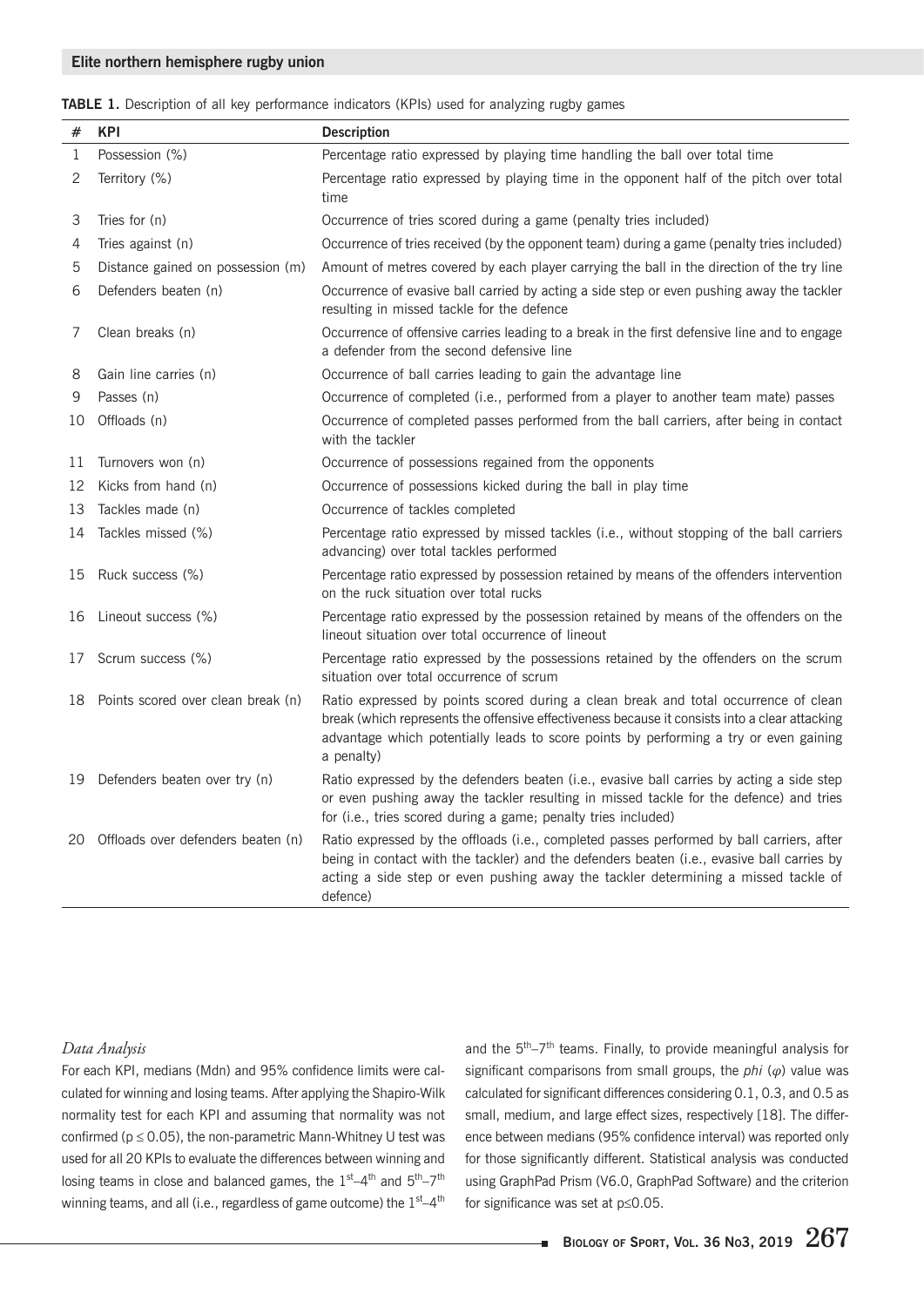#### **RESULTS**

From the whole sample of games, 100 (38%, mean score difference = 4), 120 (45%, mean score difference = 15), and 44 (18%, mean score difference  $= 40$ ) were close, balanced, and unbalanced, respectively. No game reported a draw final score.

#### *Winning and losing teams in close and balanced games*

Table 2 shows the descriptive statistics (i.e., medians and 95% confidence limits) of the 20 KPIs in relation to winning and losing games specifically related to close and balanced games.

Considering close games, a significant difference was observed in possession, gain line carries, and tackles made between winning and losing. Specifically, the winning team presented a higher score in tackles made [Mdn difference =  $14$ , 95%Cl (1-31), p=0.039, *φ*=0.2] and a lower score in possession [Mdn difference = -4, 95%CI (-6 to -1), p=0.0039, *φ*=0.2] and gain line carries [Mdn difference = -14, 95%CI (-23 to -1), p=0.05, *φ*=0.2] compared to the losing team. In contrast, in balanced games the winning team presented a higher score in tries for [Mdn difference = 3, 95%CI (2-3)  $p < 0.0001$ ,  $\varphi = 0.7$ ], metres gained in possession [Mdn] difference = 36, 95%CI (9–92), p=0.016, *φ*=0.2], clean breaks [Mdn difference = 2, 95%CI (1–4), p=0.0003, *φ*=0.3], offloads [Mdn difference = 2, 95%CI (1–4), p=0.05, *φ*=0.2], turnovers won [Mdn difference = 1, 95%CI (1–2), p=0.05, *φ*=0.2], kicks from hands [Mdn difference = 3, 95%CI  $(1-6)$ , p=0.03, *φ*=0.2], scrum success [Mdn difference = 7, 95%CI (1–9), p=0.03,  $\varphi$ =0.2], points scored over clean break [Mdn difference = 1, 95%CI (1–2),  $p < 0.0001$ ,  $\varphi = 0.1$ ], and lower score in tries against [Mdn difference = -3, 95%CI (-3 to -2), p<0.0001, *φ*=0.7], tackles missed [Mdn difference = -4, 95%CI (-4 to -1), p<0.009, *φ*=0.2] and defenders beaten over try [Mdn difference  $= -4$ , 95%CI (-5 to -3),  $p<0.001$ ,  $\varphi=0.2$ ] compared to the losing team.

# *Difference between the 1st–4th and 5th–7th winning teams*

Possession [Mdn difference =  $-6$ , 95%CI ( $-10$  to  $-1$ ), p=0.001, *φ*=0.3], gain line carries [Mdn difference = -25, 95%CI (-33 to  $-12$ ),  $p=0.001$ ,  $\varphi=0.4$ ] and passes [Mdn difference =  $-38$ , 95%CI (-57 to -26),  $p < 0.0001$ ,  $\varphi = 0.5$ ] were lower in the  $1<sup>st</sup>-4<sup>th</sup>$  compared to the  $5<sup>th</sup>-7<sup>th</sup>$  team subgroup.

|  |  |  | TABLE 2. Medians (95% confidence limits) of all performance indicators in relation to winning and losing performances in close |  |  |  |  |  |
|--|--|--|--------------------------------------------------------------------------------------------------------------------------------|--|--|--|--|--|
|  |  |  | (0–9 score difference) and balanced (10–26 score difference) games.                                                            |  |  |  |  |  |

|    |                                |                 | Close games $(1-9$ points)                        | Balanced games (10-26 points) |                      |  |  |  |
|----|--------------------------------|-----------------|---------------------------------------------------|-------------------------------|----------------------|--|--|--|
| #  | <b>Performance indicators</b>  | Winning         | Losing                                            | <b>Winning</b>                | Losing               |  |  |  |
| 1  | Possession (%)                 | 48 (45, 52)     | $52(48, 55)*$                                     | 53 (47, 54)                   | 47 (46, 53)          |  |  |  |
| 2  | Territory (%)                  | 49 (45, 51)     | 52 (49, 55)                                       | 50 (46, 57)                   | 48 (43, 53)          |  |  |  |
| 3  | Tries for                      | 2(2, 3)         | 2(2, 3)                                           | 4(3, 4)                       | $1(1, 2)$ ****       |  |  |  |
| 4  | Tries against                  | 2(2, 3)         | 2(2, 3)                                           | 1(1, 2)                       | $4(3, 4)***$         |  |  |  |
| 5  | Metres gained on possession    | 390 (366, 460)  | 363 (341, 443)                                    | 401 (393, 450)                | 365 (324, 403)*      |  |  |  |
| 6  | Defenders beaten               | 16 (13, 18)     | 15 (15, 17)                                       | 17 (14, 18)                   | 14 (12, 17)          |  |  |  |
| 7  | Clean breaks                   | 7(5, 8)         | 7(5, 8)<br>8 (7, 10)                              |                               | $6(5, 7)$ ***        |  |  |  |
| 8  | Gain line carries              |                 | $115(103, 129)$ 129 (118, 137)*<br>121 (107, 133) |                               | 120 (108, 141)       |  |  |  |
| 9  | Passes                         | 147 (131, 169)  | 153 (136, 163)                                    | 150 (136, 169)                | 162 (146, 173)       |  |  |  |
| 10 | <b>Offloads</b>                | 9(7, 10)        | 10(7, 11)                                         | 10(9, 12)                     | $8(7, 11)^*$         |  |  |  |
| 11 | Turnovers won                  | 6(6, 7)         | 6(5, 7)                                           | 7(6, 8)                       | $6(5, 7)^*$          |  |  |  |
| 12 | Kicks from hands               | 25 (21, 28)     | 25 (20, 27)                                       | 24 (21, 27)                   | $21(18, 23)*$        |  |  |  |
| 13 | Tackles made                   | 137 (125, 145)  | 123 (104, 132)*                                   | 130 (106, 152)                | 121 (113, 139)       |  |  |  |
| 14 | Tackles missed (%)             | 12(11, 13)      | 13 (11, 14)                                       | 10 (9, 12)                    | $14(11, 15)$ **      |  |  |  |
| 15 | Ruck success (%)               | 96 (96, 97)     | 96 (95, 96)                                       | 96 (96, 97)                   | 96 (95, 97)          |  |  |  |
| 16 | Lineout success (%)            | 92 (89, 94)     | 91 (85, 95)                                       | 90 (85, 94)                   | 88 (86, 90)          |  |  |  |
| 17 | Scrum success (%)              | 100 (100, 100)  | 100 (100, 100)                                    | 100 (100, 100)                | 93 (85, 100)**       |  |  |  |
| 18 | Points scored over clean break | 3.3(2.5, 4.3)   | 3(2.3, 3.6)                                       | 3.3(2.9, 4.1)                 | $2.2$ (1.7, 2.7)**** |  |  |  |
| 19 | Defenders beaten over try      | 6(5.2, 7)       | 7.5(5.5, 9.5)                                     | 4.5(4, 5.4)                   | $8(7, 9.5)***$       |  |  |  |
| 20 | Offloads over defenders beaten | 0.58(0.5, 0.63) | 0.6(0.44, 0.74)                                   | 0.68(0.54, 0.72)              | $0.64$ (0.56, 0.74)  |  |  |  |

Note: \* ( $p \le 0.05$ ), \*\* ( $p \le 0.01$ ), \*\*\* ( $p \le 0.001$ ), \*\*\*\* ( $p \le 0.0001$ ) differences with respect to winning performances.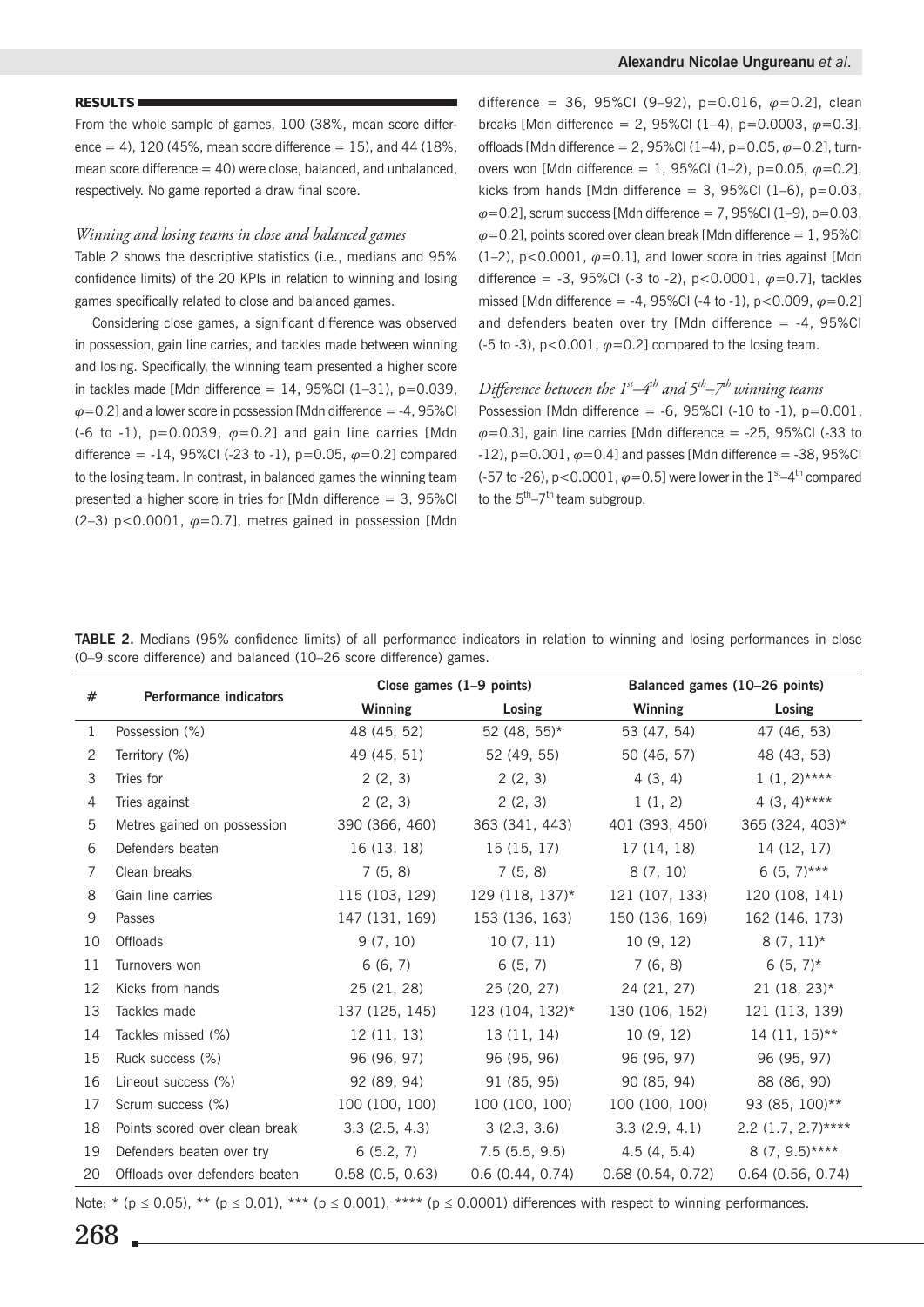#### **Elite northern hemisphere rugby union**

TABLE 3. Medians (95% confidence limits) of all performance indicators in relation to the 1<sup>st</sup>–4<sup>th</sup> and 5<sup>th</sup>–7<sup>th</sup> winning team subgroups, and winning and losing teams in the  $1<sup>st</sup>-4<sup>th</sup>$  and  $5<sup>th</sup>-7<sup>th</sup>$  subgroups.

|              | <b>Performance</b>                   | Winning              |                      | $1st-4th$ team                                             |                                                                                           | $\overline{5^{th}}$ -7 <sup>th</sup> team |                               |  |  |
|--------------|--------------------------------------|----------------------|----------------------|------------------------------------------------------------|-------------------------------------------------------------------------------------------|-------------------------------------------|-------------------------------|--|--|
| #            | indicators                           | $1st-4th$ team       | $5th-7th$ team       | <b>Winning</b>                                             | Losing                                                                                    | <b>Winning</b>                            | Losing                        |  |  |
| $\mathbf{1}$ | Possession (%)                       | 47 (43, 51)          | 53 (47, 54)*         | 47 (43, 51)                                                | 51 (46, 56)                                                                               | 53 (47, 54)                               | 53 (47, 56)                   |  |  |
| 2            | Territory (%)                        | 48 (43, 53)          | 51 (46, 57)          | 48 (43, 53)                                                | 53 (45, 60)                                                                               | 51 (46, 57)                               | 51 (46, 53)                   |  |  |
| 3            | Tries for                            | 3(2, 4)              | 3.5(3, 4)            | 3(2, 4)                                                    | $2(1, 2)***$                                                                              | 3.5(3, 4)                                 | $2(1, 2)$ ****                |  |  |
| 4            | Tries against                        | 2(1, 2)              | 1(1, 2)              | 2(1, 2)                                                    | $3(3, 4)***$                                                                              | 1(1, 2)                                   | $3(2, 4)***$                  |  |  |
| 5            | Metres gained on                     | 389                  | 439                  | 389                                                        | 359                                                                                       | 439                                       | 383                           |  |  |
|              | possession                           | (341, 442)           | (396, 470)           | (341, 442)                                                 | (312, 454)<br>(396, 470)                                                                  |                                           | (329, 445)                    |  |  |
| 6            | Defenders beaten                     | 16 (13,18)           | 16 (13, 20)          | 16(13,18)                                                  | 15 (12, 18)                                                                               | 16 (13, 20)                               | 17 (15, 21)                   |  |  |
| 7            | Clean breaks                         | 7(6, 9)              | 8(7, 10)             | 7(6, 9)                                                    | 6(4, 8)                                                                                   | 8(7, 10)                                  | 7(7, 8)                       |  |  |
| 8            | Gain line carries                    | 105                  | 130                  | 105                                                        | 124                                                                                       | 130                                       | 136                           |  |  |
|              |                                      | (98, 114)            | $(121, 139)$ ***     | (98, 114)                                                  | $(108, 146)^*$                                                                            | (121, 139)                                | (126, 154)                    |  |  |
| 9            | Passes                               | 135                  | 173                  | 135                                                        | 153                                                                                       | 173                                       | 173                           |  |  |
|              |                                      | (119, 143)           | $(155, 189)$ ***     | (119, 143)                                                 | (124, 172)                                                                                | (155, 189)                                | (158, 198)                    |  |  |
| 10           | Offloads                             | 9(7, 10)             | 10(8, 12)            | 9(7, 10)                                                   | 9 (7, 12)                                                                                 | 10(8, 12)                                 | 11(7, 12)                     |  |  |
| 11           | Turnovers won                        | 7(6, 8)              | 7(6, 7)              | 7(6, 8)                                                    | 6(5, 8)                                                                                   | 7(6, 7)                                   | 7(5, 8)                       |  |  |
|              | 12 Kicks from hands                  | 27 (22,30)           | 23 (21, 24)          | 27 (22,30)                                                 | 23 (18, 27)                                                                               | 23 (21, 24)                               | 23 (16, 27)                   |  |  |
| 13           | Tackles made                         |                      |                      |                                                            | 143 (122, 151) 131 (119, 153) 143 (122, 151) 115 (96, 141)* 131 (119, 153) 131 (112, 164) |                                           |                               |  |  |
| 14           | Tackles missed<br>11(10, 14)<br>(%)  |                      | 11(8, 13)            | 11(10, 14)                                                 | $15(12, 16)^*$                                                                            | 11(8, 13)                                 | 12(7, 16)                     |  |  |
|              | 15 Ruck success (%)                  | 96 (95, 97)          | 96 (96, 97)          | 96 (95, 97)                                                | 96 (95, 97)                                                                               | 96 (96, 97)                               | 96 (95, 98)                   |  |  |
|              | 16 Lineout success<br>$(\% )$        | 92 (86, 93)          | 93 (85, 100)         | 92 (86, 93)                                                | 90 (85, 92)                                                                               | 93 (85, 100)                              | 88 (83, 90)                   |  |  |
|              | 17 Scrum success<br>$(\% )$          |                      |                      | 100 (100, 100) 100 (100, 100) 100 (100, 100) 100 (86, 100) |                                                                                           |                                           | 100 (100, 100) 100 (80, 100)* |  |  |
|              | 18 Points scored over<br>clean break | 3.1(2.7, 4.1)        | 3.3(2.7, 4.1)        | 3.1(2.7, 4.1)                                              | 2.8(2, 3.8)                                                                               | 3.3(2.7, 4.1)                             | $2.1$ (1.5, 2.9)**            |  |  |
|              | 19 Defenders beaten<br>over try      | 5(4.5, 6)            | 5.5(4.3, 6.7)        | 5.2(4.5, 6.5)                                              | $8(7, 10)$ ***                                                                            | 5.5(4.3, 6.7)                             | $8.5(7, 16)$ ****             |  |  |
| 20           | Offloads over<br>defenders beaten    | 0.58<br>(0.44, 0.68) | 0.65<br>(0.54, 0.71) | 0.58<br>(0.44, 0.68)                                       | 0.67<br>(0.47, 0.8)                                                                       | 0.65<br>(0.54, 0.71)                      | 0.57<br>(0.38, 0.65)          |  |  |

Note: \* ( $p \le 0.05$ ), \*\* ( $p \le 0.01$ ), \*\*\* ( $p \le 0.001$ ), \*\*\*\* ( $p \le 0.0001$ ) differences with respect to the  $1^{st}-4^{th}$  team subgroup (in the  $1^{st}-4^{th}$  vs  $5^{th}-7^{th}$  winning performance comparison), and with respect to winning performances (in winning and losing performance comparison singularly related to the  $1<sup>st</sup>-4<sup>th</sup>$  and  $5<sup>th</sup>-7<sup>th</sup>$  team subgroups).

# *Difference between winning and losing performance in the 1st–4th and 5th–7th team subgroups*

Considering the  $1<sup>st</sup>-4<sup>th</sup>$  teams, winning performances presented a higher score in tries for [Mdn difference  $= -1$ , 95%CI (-2 to -1),  $p<0.0001, \varphi=0.5$ ] and tackles made [Mdn difference = -29, 95%CI (-35 to -1),  $p=0.05$ ,  $\varphi=0.2$ ] and a lower score in tries against [Mdn] difference = 1, 95%CI (1–2), p<0.0001, *φ*=0.6], gain line carries [Mdn difference = 19, 95%CI (3–32), p=0.016, *φ*=0.3], tackles missed [Mdn difference = 4, 95%CI (1-5),  $p=0.02$ ,  $\varphi=0.31$ and defenders beaten over try [Mdn difference  $= 3$ , 95%Cl (1-4), p=0.0009, *φ*=0.4]. For more details see Tables 3.

Considering the  $5<sup>th</sup>-7<sup>th</sup>$  teams, winning performances showed a higher score in tries for [Mdn difference  $= 2$ , 95%Cl (1-2),  $p<0.0001$ ,  $\varphi=0.5$ ], scrum success [Mdn difference = 1, 95%Cl  $(1-13)$ ,  $p=0.04$ ,  $\varphi=0.2$ ], and points scored over clean break [Mdn] difference = 1, 95%CI (1-2),  $p=0.006$ ,  $\varphi=0.2$ ], and a lower score in tries against [Mdn difference  $= -2$ , 95%CI (-2 to -1), p=0.0002,  $\varphi$ =0.5] and defenders beaten over try [Mdn difference = -3, 95%CI (-7 to -2), p<0.0001, *φ*=0.1]. For more details see Tables 3.

# **DISCUSSION**

The aim of this study was to identify differences between winning and losing teams according to final game scores (i.e., margin of victory) and ranking position (i.e., the  $1<sup>st</sup>-4<sup>th</sup>$ , the  $5<sup>th</sup>-7<sup>th</sup>$  teams) in the northern hemisphere international club competition PRO12. As the main findings, PRO12 winning teams performing close games showed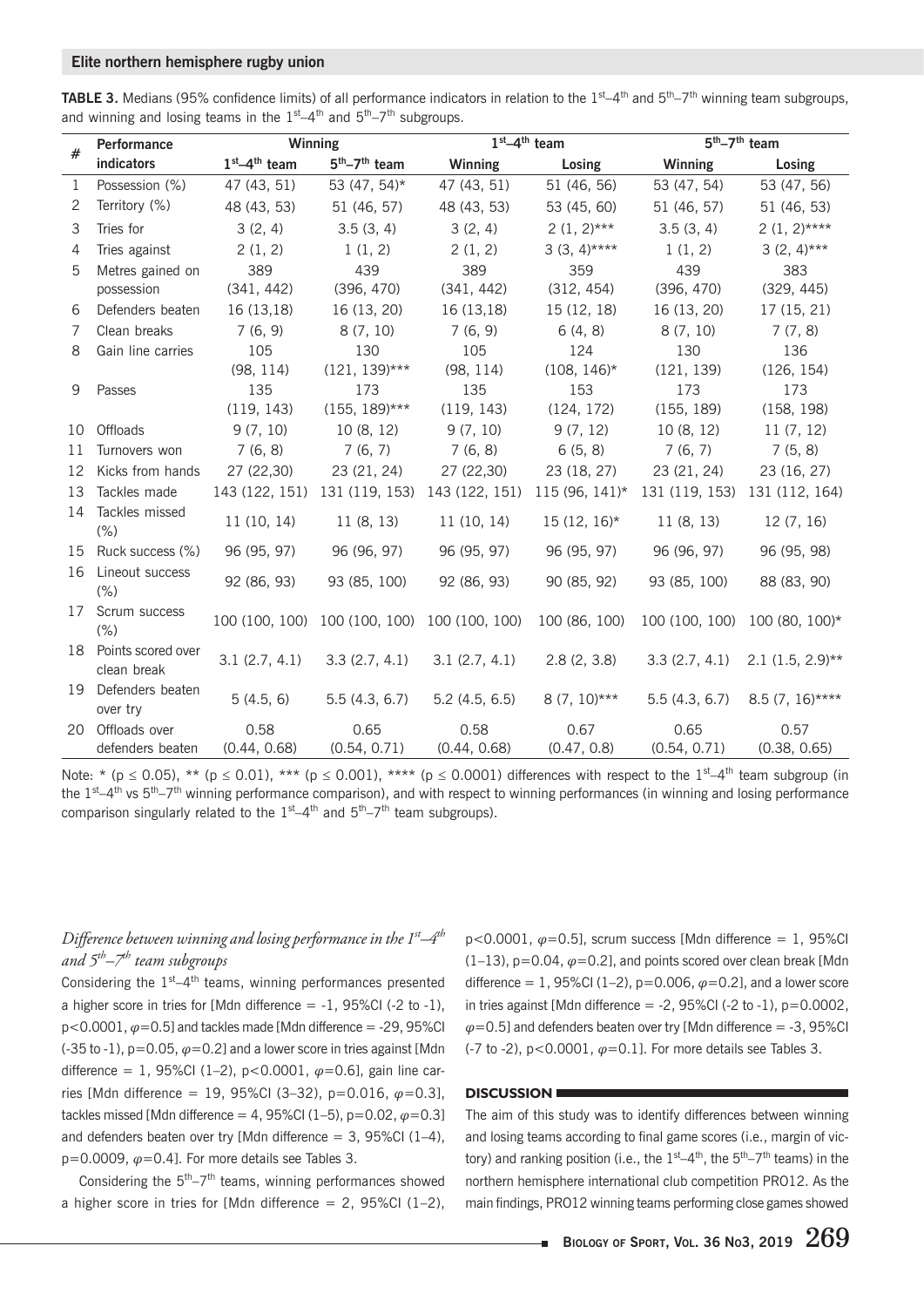a restricted number of KPI differences (i.e., possession, gain line carries, and tackles made) in comparison with losing teams, whereas several aspects can be considered to show the successful performance in balanced games. In addition, the three parameters that discriminate winning and losing teams in close games are characterized by a small effect size (which is regularly 0.2), partially confirming the first hypothesis for this specific game subgroup. In fact, despite the victory, the technical and tactical performance of winning teams is characterized by lower possession, defending more, and carrying the ball less than losing counterparts, even reporting similar occurrence of tries.

By contrast, in balanced games, winning teams were found to be clearly better than losing teams (due to large effect sizes) for the KPIs "tries for", and consequently for "tries against", and "clean breaks" (whereas "points scored over clean break", and "defenders beaten over try" did not show strong significance or large effect sizes). The higher number of KPIs discriminating winning and losing teams in balanced games shows more similarities to the results reported in previous studies [4, 11], where kicking away possession and defending more effectively make winning teams able to prevent opponents from scoring tries, completing successful tackles, and obtaining more turnovers. In addition, these findings are in line with those reported by Jones et al. [2], who found that successful performances are systematically characterized by the winning of more turnovers. Nevertheless, an opposite scenario was reported in Super 12 [11], for which winners actually won fewer turnovers than losers, thus suggesting how technical and tactical analyses should regularly be conducted in relation to specific performance contests.

For the attacking side, it could be supposed that winners of balanced games are more skilled in running and decision making, considering the better performances in terms of tries for, clean breaks, and points scored over clean break. Therefore, this scenario could be related to the evidence reported by Wheeler and colleagues [19], for whom effective attacking strategies consisted of a specific sidestepping pattern for the straightening of the running line. In addition, ball carriers' ability, tackle-breaks, line-breaks, and offloading in the tackle were reported to promote try-scoring ability and positive phase outcomes as well [6, 20, 21, 22]. Finally, winning teams made less effort in beating defenders per action and obtained a better score point each break-line. Therefore it could be speculated that the higher values regarding tries for and clean breaks reported by winning teams during balanced games can be associated with a more efficient tactical plan which allows one to avoid contact, to break the line, to offload the ball, and therefore to score more points [23]. As a consequence, differently from close games, the first hypothesis can be accepted in consideration of the balanced game subgroup.

Since the final ranking in the regular PRO12 Championship season affects the qualification for ERCC, performances in the  $1<sup>st</sup>-4<sup>th</sup>$ and the  $5<sup>th</sup>-7<sup>th</sup>$  team subcategories were compared as well. In particular, the winning performances of the  $5<sup>th</sup>-7<sup>th</sup>$  teams showed higher possession ( $\varphi$ = 0.3), gain line carries ( $\varphi$ =0.4), and passes scores ( $\varphi$ =0.5) compared to 1<sup>st</sup>–4<sup>th</sup> teams. In other words, the  $1<sup>st</sup>–4<sup>th</sup>$  team subgroup is more oriented to providing a solid defence (also due to a lower value of possession) than the  $5<sup>th</sup>-7<sup>th</sup>$  teams winning counterparts, which proved to be more offensive oriented. However, in general, the winning performances of the  $1<sup>st</sup>-4<sup>th</sup>$  and  $5<sup>th</sup> - 7<sup>th</sup>$  team subgroups were quite homogeneous, leading to the rejection of the second experimental hypothesis.

In this study, a combination of game outcomes and ranking positions has also been provided, analyzing winning and losing performances in the  $1<sup>st</sup>-4<sup>th</sup>$  and  $5<sup>th</sup>-7<sup>th</sup>$  team subgroups. Main effects (medium ESs) emerged for the tries for (more in winning), and tries against (more in losers) KPIs, as well as for defenders beaten over try and tackles missed (more in losers) only in the  $1<sup>st</sup>-4<sup>th</sup>$  teams. Therefore, a similar scenario with respect to the balanced game samples emerged (the same three large differences in the  $1<sup>st</sup>-4<sup>th</sup>$  and 5<sup>th</sup>–7<sup>th</sup> team subgroups of the four ones that emerged for balanced games), thus supporting the third hypothesis of the study.

In conclusion, the present study revealed that in the PRO12 Championship: i) although only small differences can be identified between winning and losing performances in close games, the same comparison in balanced games seems to be based on scrum success, higher evasion skills that leads to more offloads, more breaklines and more metres gained in possession, a kicking based game plan and higher attacking efficiency (more points scored per each breakline and less technical individual work rate per try); ii) the  $1<sup>st</sup>-4<sup>th</sup>$  winning teams are more oriented to a defensive game plan (less possession, fewer passes and carries) than those of the  $5<sup>th</sup> - 7<sup>th</sup>$  subgroup; and iii) winning and losing teams in the  $1<sup>st</sup>-4<sup>th</sup>$  and  $5<sup>th</sup>-7<sup>th</sup>$  team subgroups reported quite similar technical and tactical differences, which were similar to those of the balanced subgroup.

However, the exclusive consideration of the final ranking of teams instead of considering the progressive ranking at the time of games can represent a limitation for the present study. In fact, possible fluctuations during the competition could crucially alter the playing styles of teams throughout the season. As a consequence, further studies should be focused on the influence of current team ranking on playing style as well as concurrent physiological factors (i.e., heart rate responses), time motion parameters (i.e., indicators editable from global positioning systems), neuromuscular effects (i.e., strength and power of upper and lower limbs), psychometric questionnaire (i.e., rating of perceived exertion), tending to promote an integrated approach, which is able to more deeply investigate the real effect of the rugby union performance.

#### **CONCLUSIONS**

The present study demonstrated how technical and tactical aspects are influenced in relation to the game outcome and ranking position. In consequence, coaches and physical trainers should be aware that the effectiveness of international winning teams depends on a strong defence, tackling, scrumming, breaking the defensive line and performing more possessions during the attacking phase. Nevertheless,